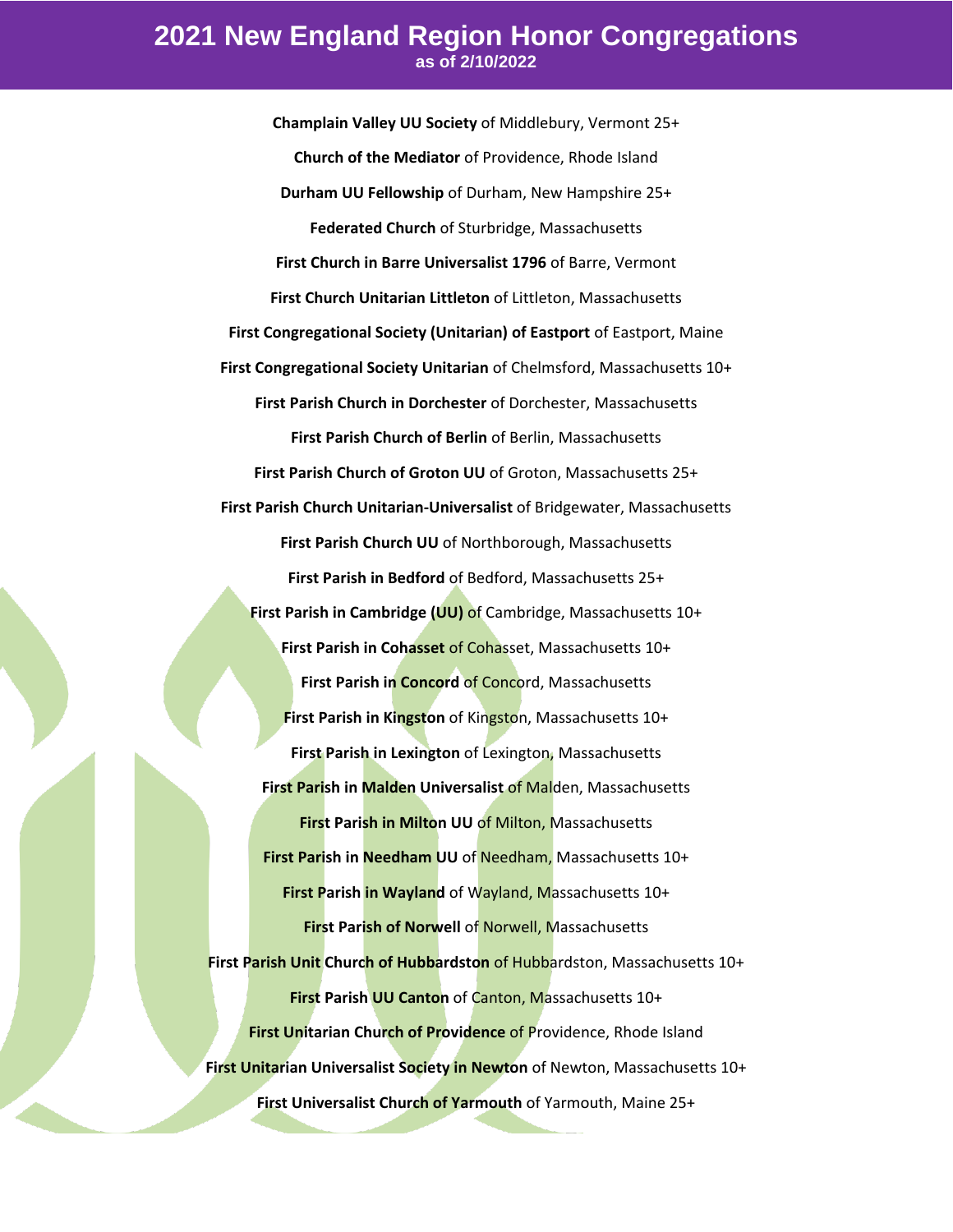## **2021 New England Region Honor Congregations as of 2/10/2022**

**First Universalist Society** of Northfield, Vermont **First Universalist Society in New Haven** of New Haven, Connecticut 25+ **First Universalist Society of Hartland** of Hartland Four Corners, Vermont **Hopedale Unitarian Parish** of Hopedale, Massachusetts 10+ **Leicester Unitarian Church** of Leicester, Massachusetts 10+ **Melrose UU Church** of Melrose, Massachusetts **Midcoast UU Fellowship** of Damariscotta, Maine 10+ **Mount Mansfield UU Fellowship** of Jericho, Vermont 10+ **Nauset Fellowship Inc.** of Eastham, Massachusetts **Newfields Community Church** of Newfields, New Hampshire 10+ **Nottingham Community Church UU** of Nottingham, New Hampshire 10+ **Religious Society of Bell Street Chapel** of Providence, Rhode Island 10+ **Starr King UU Fellowship** of Plymouth, New Hampshire 25+ **The Federated Church of Orleans** of Orleans, Massachusetts 25+ **The First Church in Sterling, Inc.** of Sterling, Massachusetts **The First Church of Deerfield** of Deerfield, Massachusetts 10+ **The North Parish of North Andover** of North Andover, Massachusetts 25+ **The Unitarian Church of Montpelier** of Montpelier, Vermont 10+ **The Universalist Church of West Hartford** of West Hartford, Connecticut **The Universalist Society of Strafford** of South Strafford, Vermont 10+ **Third Congregational Society of Greenfield** of Greenfield, Massachusetts **Unitarian Church of Sharon** of Sharon, Massachusetts 25+ **Unitarian Fellowship of Northwest Connecticut** of Lakeville, Connecticut **Unitarian Fellowship of Storrs** of Storrs Mansfield, Connecticut 10+ **Unitarian Society of Northampton & Florence** of Northampton, Massachusetts 10+ **Unitarian Universalist Church of Rutland** of Rutland, Vermont **United First Parish Church** of Quincy, Massachusetts 10+ **Universalist Society of West Burke** of West Burke, Vermont 25+ **Universalist Unitarian Church of Waterville, Maine** of Waterville, Maine